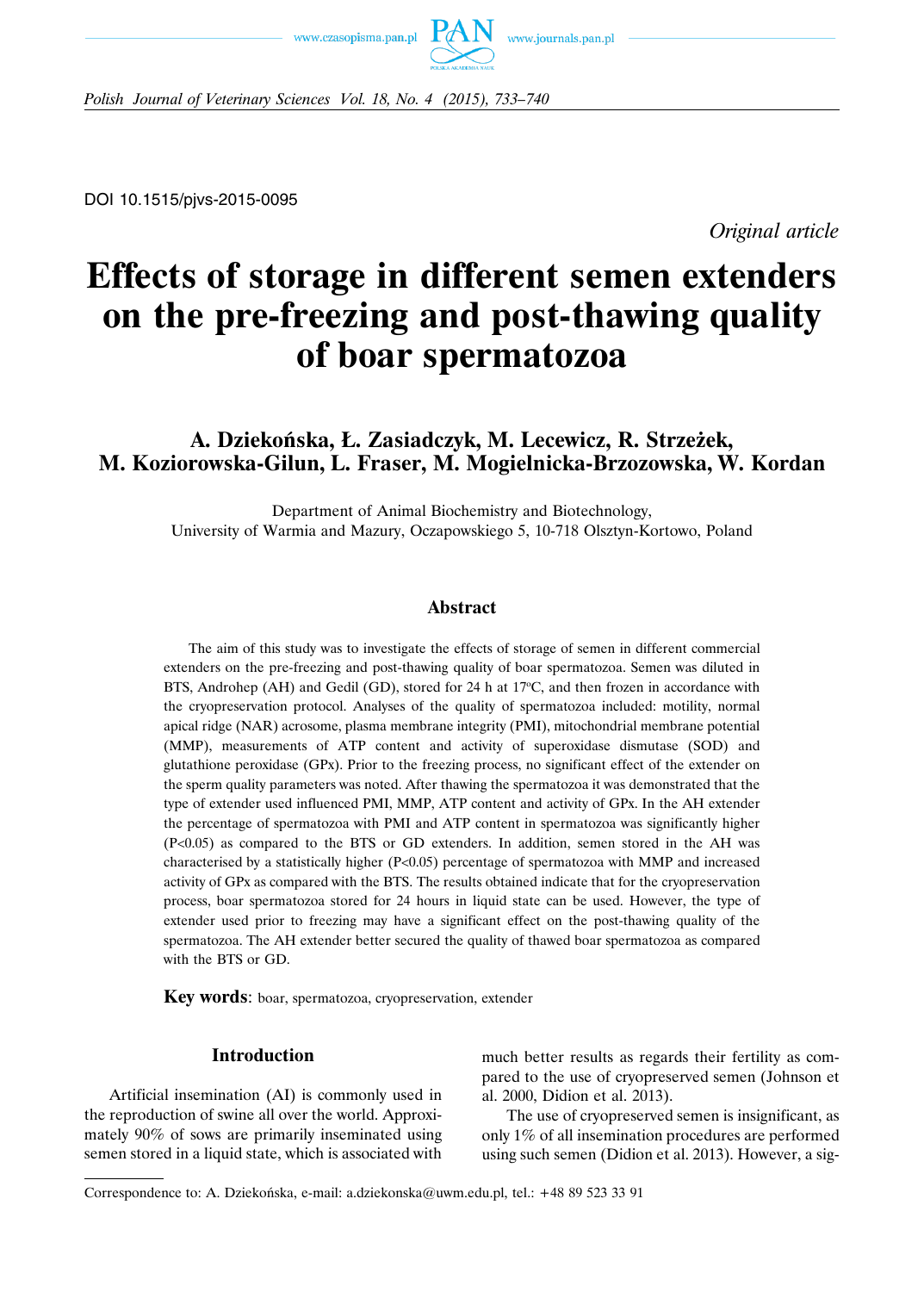

nificant increase in interest in this method has been observed, as well as progress in the development of this preservation technology. This is due to the fact that cryopreservation of semen allows both the storage of genetic material for a long time, and the introduction of desired traits to the currently run breeding lines (Johnson et al. 2000, Gerrits et al. 2005, Bailey et al. 2008). In addition, it contributes to the prevention of possible biological hazards in the production of high quality pork, and allows the reproduction of parents' genetic traits eliminated during an epidemic (Bailey et al. 2008, Didion et al. 2013). Therefore, in this aspect, cryopreservation of semen is of great significance in the long-term storage of genetic material. However, the use of this method of semen storage is subject to numerous restrictions. Boar spermatozoa are very sensitive to cold-shocked temperature resulting in reduced survivability during preservation (Fraser et al. 2007, Gączarzewicz et al. 2015). Cryopreservation is an expensive process requiring appropriate conditions, time, sterility, a suitable extender, and equipment allowing gradual, controlled cooling of the semen, followed by storage in liquid nitrogen.

For the cryopreservation of semen, fresh ejaculate is used immediately or soon after collection. However, materials derived from individuals characterized by outstanding traits are often located far from the laboratory. Therefore, it is recommended that the materials should be appropriately secured through, e.g. dilution with a suitable extender used for the storage of semen, and transported under appropriate conditions to the location where they will be subjected to the cryopreservation process. The quality of boar semen stored in a liquid state is influenced by the type of extender and storage time (Johnson et al. 2000). Currently, many different diluents are used for the storage of semen, which help maintain the viability of the spermatozoa for several days (Gadea, 2003). However, taking into account the criteria which must be met by semen for artificial insemination, its ability to fertilize quickly falls. Research has shown that in short and medium-term extenders (up to 5 days), as early as on the second day of storage, spermatozoa motility and the percentage of normal sperm morphology decrease and DNA disintegration increases, which makes them unsuitable for insemination (Wrona et al. 2009, Klimont et al. 2015). Long-term extenders (over 6 days) compared to short-term ones are enriched with substances which better protect the quality of the stored spermatozoa and thus their capacity for fertilization, which may significantly affect their improved suitability for technological treatment (Johnson et al. 2000, Gadea 2003).

The aim of this paper was to investigate the effects of the extender used on selected parameters of quality of boar spermatozoa prior to freezing, and then following thawing. The analysis of the quality of spermatozoa included the motility and motion parameters, plasma membrane integrity, acrosome integrity, mitochondrial function (mitochondrial membrane potential), ATP content and the activity of selected antioxidant enzymes.

## **Materials and Methods**

## **Animals and semen collection**

Ejaculates were collected from five sexually mature Polish Landrace boars (average age 2 years) stationed at the Artificial Insemination (AI) Centre in Szczecinek (Poland). A total of 11 ejaculates were collected from the boars from September to December, using the gloved hand technique. During collection, the semen was passed through sterile gauze to remove the gelatinous fraction. Boars were provided with water and fed under standard housing protocols. Animal experiments were carried out in accordance with the guidelines set out by the Local Ethics Committee.

## **Semen processing and preservation**

The semen samples were subjected to macro- and microscopic analyses. Only semen samples that exhibited more than 70% of total sperm motility (assessed using a computer-assisted sperm analysis (CASA) system) and less than 15% abnormal spermatozoa were used in this study. Sperm concentration was determined using a Burker counting chamber (Equimed-Medical Instruments, Kraków, Poland).

Whole ejaculate was diluted in a 1:1 proportion in three commercial extenders: BTS (Minitüb, Tiefenbach, Germany), Androhep (AH, Minitüb, Tiefenbach, Germany), and Gedil (GD, Genes Diffusion, France) at the AI Centre. The extended semen was transported to the cryopreservation laboratory of the Department of Animal Biochemistry and Biotechnology (Kortowo-Olsztyn, Poland) at 17°C in a Thermobox (Minitüb GmbH, Tiefenbach, Germany), where it was stored for 24 h in the same conditions, semen samples were then frozen according to a cryopreservation protocol by Strzeżek et al. (1985) with some modifications (Fraser and Strzeżek 2007). The samples of extended semen were centrifuged for 10 minutes at 800 x g at room temperature, and sperm pellets were re-suspended in extender 1 containing 11% lactose and lipoprotein fraction isolated from ostrich egg yolk (LPFo). After mixing, the semen samples were cooled at 5°C over a 2-h period. The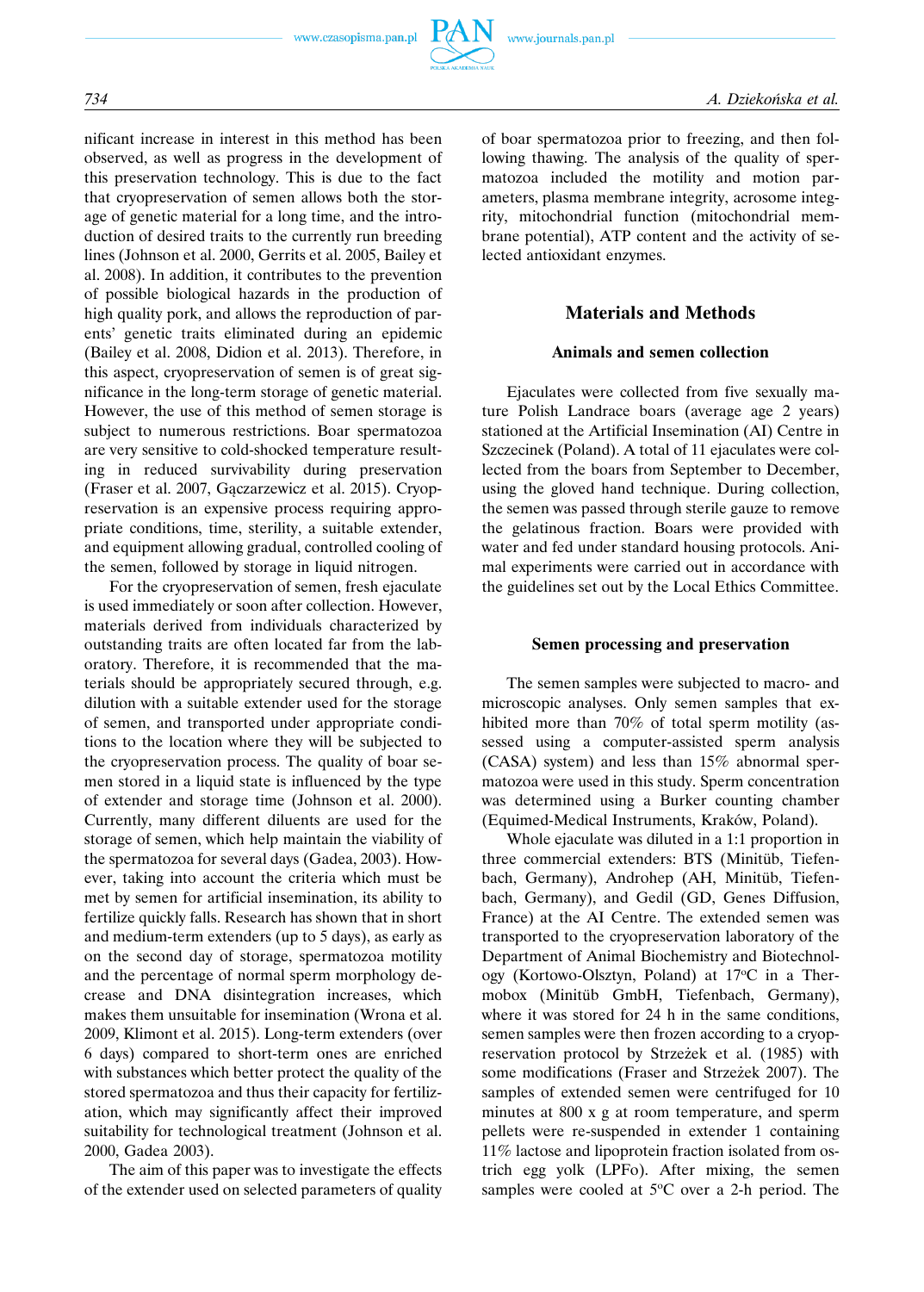## *Effects of storage in different semen extenders... 735*

cooled semen samples were diluted (2:1) with a second extender, extender 2, consisting of 89.5 ml of extender 1, 9 ml of glycerol, and 1.5 ml of Orvus Es Paste (OEP). The final concentrations of LPFo, glycerol and OEP were 5%, 3%, and 0.5%, respectively. The cooled semen samples were packaged into 10-ml sterilized aluminum tubes (Polfa, S.A., Bolesławiec, Poland) and loaded onto a programmable computer freezing machine (Ice Cube 1411, SY-LAB, Austria), using an appropriate cooling rate. Frozen semen samples were stored in liquid nitrogen containers (VHC 35, Taylor-Wharton Germany Gmbh, Mildstedter Landstr. 1, Mildsted, Germany) at the cryolaboratory of the department for a two-week period. Analyses of sperm quality were performed before freezing (24 h after dilution of fresh semen in extender) and following thawing. For the post-thawing analysis, frozen semen samples were thawed in a water bath at 50°C for 60 s prior to assessment of sperm quality.

## **Analysis of sperm quality**

#### **Motility evaluations**

Motility evaluations were analysed using a CASA system (Hamilton-Thorne research, HTR, IVOS version 12.3; Beverley, MA, USA). Aliquots of semen samples (5 μl) were placed on a pre-warmed Makler counting chamber and examined at 37°C. A minimum of five fields per sample were assessed. The CASA system analysed total motile spermatozoa (TMOT,  $\%$ ), progressive motile spermatozoa (PMOT,  $\%$ ), velocity average path (VAP, μm/s); low velocity straight line (VSL, μm/s), curvilinear velocity (VCL, μm/s), mean amplitude of lateral head displacement (ALH, μm), beat cross frequency (BCF, Hz), straightness (STR, ratio of VSL/VAP x 100%), and linearity (LIN, ratio of VSL/VCL x 100%). The CASA sperm motion parameters were measured according to settings of the program system required for boar.

#### **Normal apical ridge (NAR) acrosome**

The percentage of spermatozoa with normal apical ridge (NAR) acrosomes was assessed using the Giemsa staining method described by Watson (1975), with some modifications (Fraser et al. 2007). A minimum of 100 sperm cells per slide were examined at  $1000 \times$  magnification under a bright light microscope (Olympus CH 30), and were considered as spermatozoa with NAR (acrosome-intact) or damaged apical ridge acrosome.

## **Plasma membrane integrity (PMI)**

The percentage of spermatozoa with intact membrane (PMI) was assessed using dual fluorescent staining, SYBR-14 and PI (Live/Dead Sperm Viability Kit, Molecular Probes, Eugenie, OR, USA), as described by Garner and Johnson (1995). Approximately 100 sperm cells per slide were examined at 600 x magnification under an epifluorescence microscope (Olympus CH 30, RF-200, Tokyo, Japan). Spermatozoa exhibiting green fluorescence were considered as viable cells with an intact membrane.

#### **Mitochondrial function**

The percentage of spermatozoa with functional mitochondria (high and medium mitochondrial membrane potential, MMP) was assessed in semen samples, using dual fluorescent staining, JC-1 (Molecular Probes, Eugene, USA) and PI, according to a previously described method (Thomas et al. 1998), with some modifications (Dziekońska et al. 2009). Aliquots  $(10 \mu l)$  of the stained sperm cells were examined at 600 x magnification under an epifluorescence microscope (Olympus CH 30 RF-200, Tokyo, Japan) equipped with a blue excitation filter (DMB) for JC-1 and a green excitation filter (DMG) for PI. Sperm cells displaying only orange-red fluorescence in the mid-piece region were considered as viable spermatozoa with functional mitochondria. Two slides were assessed per sample, and approximately 100 spermatozoa were counted per slide.

## **ATP content**

Sperm ATP content was measured in semen samples using a Bioluminescence Assay

Kit CLS II protocol (Roche Diagnostics GmbH, Germany). A Junior bioluminometer (Berthold Technologies, GmbH & Co. KG, Germany) was used to measure bioluminescence in semen samples. ATP content was calculated from a standard ATP curve and expressed as nmol/10<sup>8</sup> spermatozoa.

#### **Activity of intracellular antioxidant enzymes**

The activities of SOD and GPx were measured using commercial kits, according to the manufacturers' instructions, in sperm extracts prepared as follows. Semen samples with a concentration of  $20 \times 10^8$  spermatozoa/ml, were rinsed with 1 ml of 0.85% NaCl solution, centrifuged for 5 minutes at 900 x g with the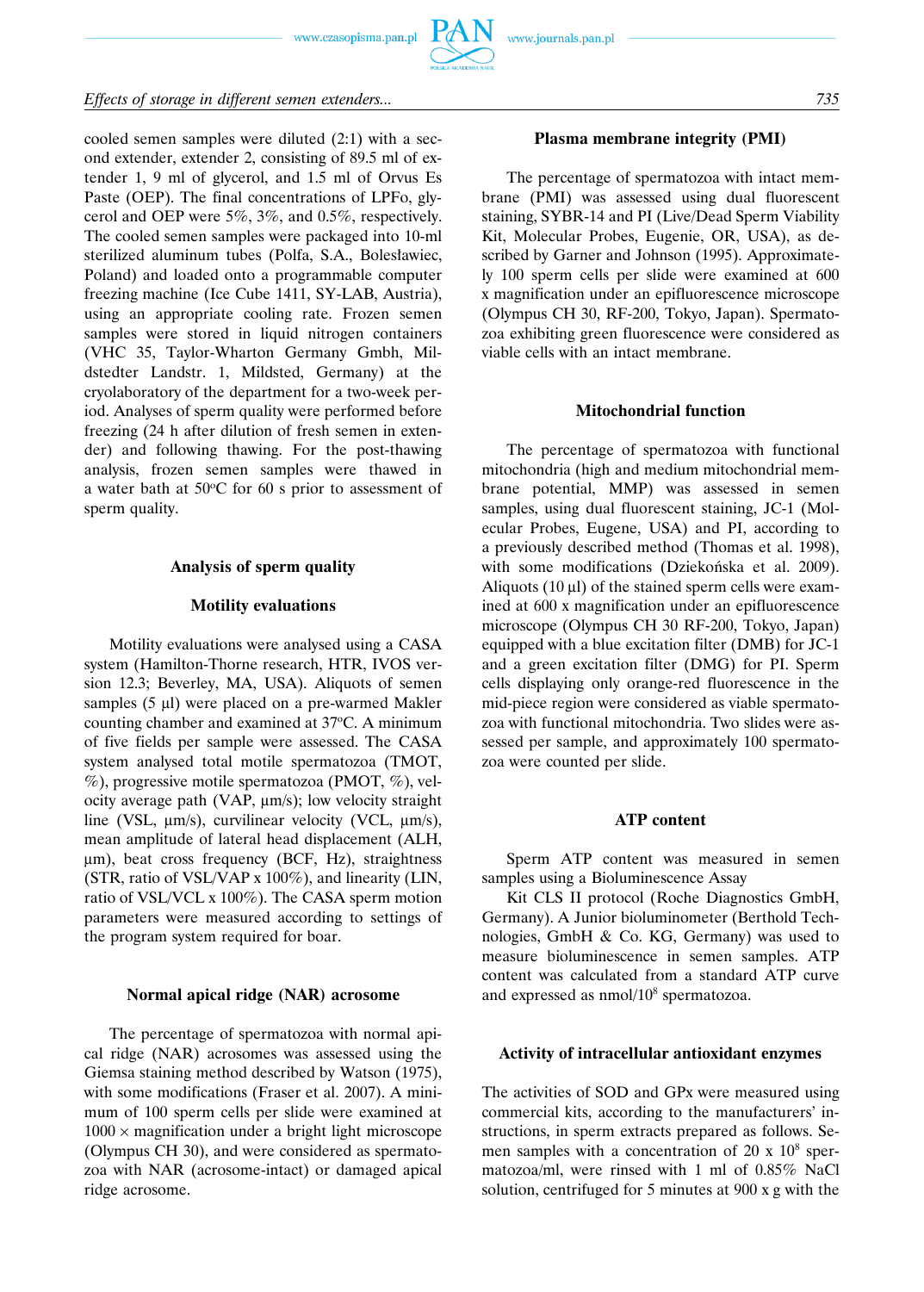| Parameters                   | Androhep (AH)     | <b>BTS</b>        | Gedil (GD)        |
|------------------------------|-------------------|-------------------|-------------------|
| MOT $(\mu\%)$                | $87.54 \pm 1.37$  | $86.09 \pm 1.65$  | $87.00 \pm 1.89$  |
| PMOT $(\%)$                  | $57.36 \pm 2.68$  | $59.54 \pm 3.93$  | $58.18 \pm 2.82$  |
| $VAP$ ( $\mu$ m/s)           | $80.72 \pm 4.17$  | $85.57 \pm 5.45$  | $76.85 \pm 2.98$  |
| $VSL$ ( $\mu$ m/s)           | $60.62 \pm 3.06$  | $63.93 \pm 4.22$  | $57.82 \pm 2.22$  |
| $VCL$ ( $\mu$ m/s)           | $137.32 \pm 7.43$ | $146.29 \pm 9.16$ | $134.05 \pm 4.99$ |
| $ALH$ ( $\mu$ m/s)           | $6.81 \pm 0.27$   | $6.78 \pm 0.20$   | $7.07 \pm 0.23$   |
| $BCF$ (Hz)                   | $25.24 \pm 1.06$  | $24.21 \pm 0.94$  | $26.75 \pm 0.94$  |
| STR $(\%)$                   | $74.54 \pm 1.35$  | $74.45 \pm 1.81$  | $74.27 \pm 1.13$  |
| LIN $(\%)$                   | $46.09 \pm 1.53$  | $45.91 \pm 2.16$  | $44.91 \pm 1.25$  |
| NAR acrosome $(\% )$         | $91.73 \pm 0.67$  | $90.45 \pm 1.32$  | $91.00 \pm 1.19$  |
| PMI $(\%)$                   | $82.49 \pm 1.43$  | $81.62 \pm 1.51$  | $79.25 \pm 1.31$  |
| MMP $(\%)$                   | $64.35 \pm 1.25$  | $64.31 \pm 1.46$  | $60.10 \pm 1.17$  |
| ATP ( $nmol/108$ sperm)      | $8.09 \pm 0.97$   | $8.33 \pm 0.61$   | $10.46 \pm 1.21$  |
| SOD $(U/10^8 \text{ sperm})$ | $3.97 \pm 0.03$   | $3.93 \pm 0.04$   | $3.97 \pm 0.04$   |
| GPx $(mU/10^8$ sperm)        | $0.15 \pm 0.01$   | $0.15 \pm 0.02$   | $0.15 \pm 0.01$   |

Table 1. Influence of type of extender on quality parameters of pre-freezing boar spermatozoa.

MOT – total motile spermatozoa, PMOT – progressive motile spermatozoa, VAP – velocity average path, VSL – velocity straight line, VCL – curvilinear velocity, ALH – mean amplitude of lateral head displacement, BCF – beat cross frequency, STR – straightness (ratio of VSL/VAP x 100%), LIN – linearity (ratio of VSL/VCL x 100%), NAR – normal apical ridge acrosome, PMI – plasma membrane integrity, MMP – mitochondrial membrane potential, ATP – adenosine triphosphate content, SOD – superoxidase dismutase, GPx – glutathione peroxidase. Values represent the mean  $(\pm$  SEM) of 11 ejaculates from 5 boar.

Table 2. Influence of type of extender on quality parameters of post–thawing boar spermatozoa.

| Parameters                   | Androhep (AH)                 | <b>BTS</b>               | Gedil (GD)                     |
|------------------------------|-------------------------------|--------------------------|--------------------------------|
| MOT(%)                       | $20.55 \pm 4.84$              | $30.18 \pm 5.02$         | $21.55 \pm 3.64$               |
| PMOT $(\%)$                  | $15.00 \pm 3.88$              | $22.00 \pm 4.043$        | $15.18 \pm 2.72$               |
| $VAP$ ( $\mu$ m/s)           | $66.53 \pm 2.32$              | $66.53 \pm 3.14$         | $64.32 \pm 1.79$               |
| $VSL$ ( $\mu$ m/s)           | $56.60 \pm 2.27$              | $56.76 \pm 3.07$         | $55.85 \pm 1.68$               |
| $VCL$ ( $\mu$ m/s)           | $103.24 \pm 4.45$             | $107.77 \pm 4.87$        | $100.71 \pm 3.81$              |
| $ALH$ ( $\mu$ m/s)           | $4.50 \pm 0.31$               | $4.72 \pm 0.24$          | $4.45 \pm 0.23$                |
| $BCF$ (Hz)                   | $23.56 \pm 1.86$              | $27.12 \pm 0.96$         | $25.49 \pm 1.49$               |
| STR $(\%)$                   | $84.72 \pm 1.66$              | $84.54 \pm 1.33$         | $86.18 \pm 1.16$               |
| LIN $(\%)$                   | $59.18 \pm 2.86$              | $56.09 \pm 2.25$         | $58.18 \pm 2.77$               |
| NAR acrosome $(\% )$         | $54.36 \pm 2.56$              | $55.54 \pm 2.75$         | $56.55 \pm 2.67$               |
| PMI $(\% )$                  | $60.51 \pm 2.24$ <sup>a</sup> | $51.92 \pm 2.50^{\rm b}$ | $51.65 \pm 1.80^{\rm b}$       |
| MMP $(\%)$                   | $42.05 \pm 2.41^a$            | $33.79 \pm 3.46^{\rm b}$ | $36.54 \pm 3.47$ <sup>ab</sup> |
| ATP ( $nmol/108$ sperm)      | $6.89 \pm 0.96^a$             | $2.93 \pm 0.26^{\rm b}$  | $4.03 \pm 0.65^{\rm b}$        |
| SOD $(U/10^8 \text{ sperm})$ | $2.44 \pm 0.28$               | $2.43 \pm 0.24$          | $2,48 \pm 0.25$                |
| GPx $(mU/10^8$ sperm)        | $0.14 \pm 0.03^a$             | $0.08 \pm 0.01^{\rm b}$  | $0.09 \pm 0.01^{\rm b}$        |

MOT – total motile spermatozoa, PMOT– progressive motile spermatozoa, VAP – velocity average path, VSL – velocity straight line, VCL – curvilinear velocity, ALH–mean amplitude of lateral head displacement, BCF – beat cross frequency, STR – straightness (ratio of VSL/VAP x 100%), LIN – linearity (ratio of VSL/VCL x 100%), NAR – normal apical ridge acrosome, PMI – plasma membrane integrity, MMP – mitochondrial membrane potential, ATP – adenosine triphosphate content, SOD – superoxidase dismutase, GPx – glutathione peroxidase. Values represent the mean  $(±$  SEM) of 11 ejaculates from 5 boars. Values with different letters  $(a, b)$  in the same row are different at  $p<0.05$ .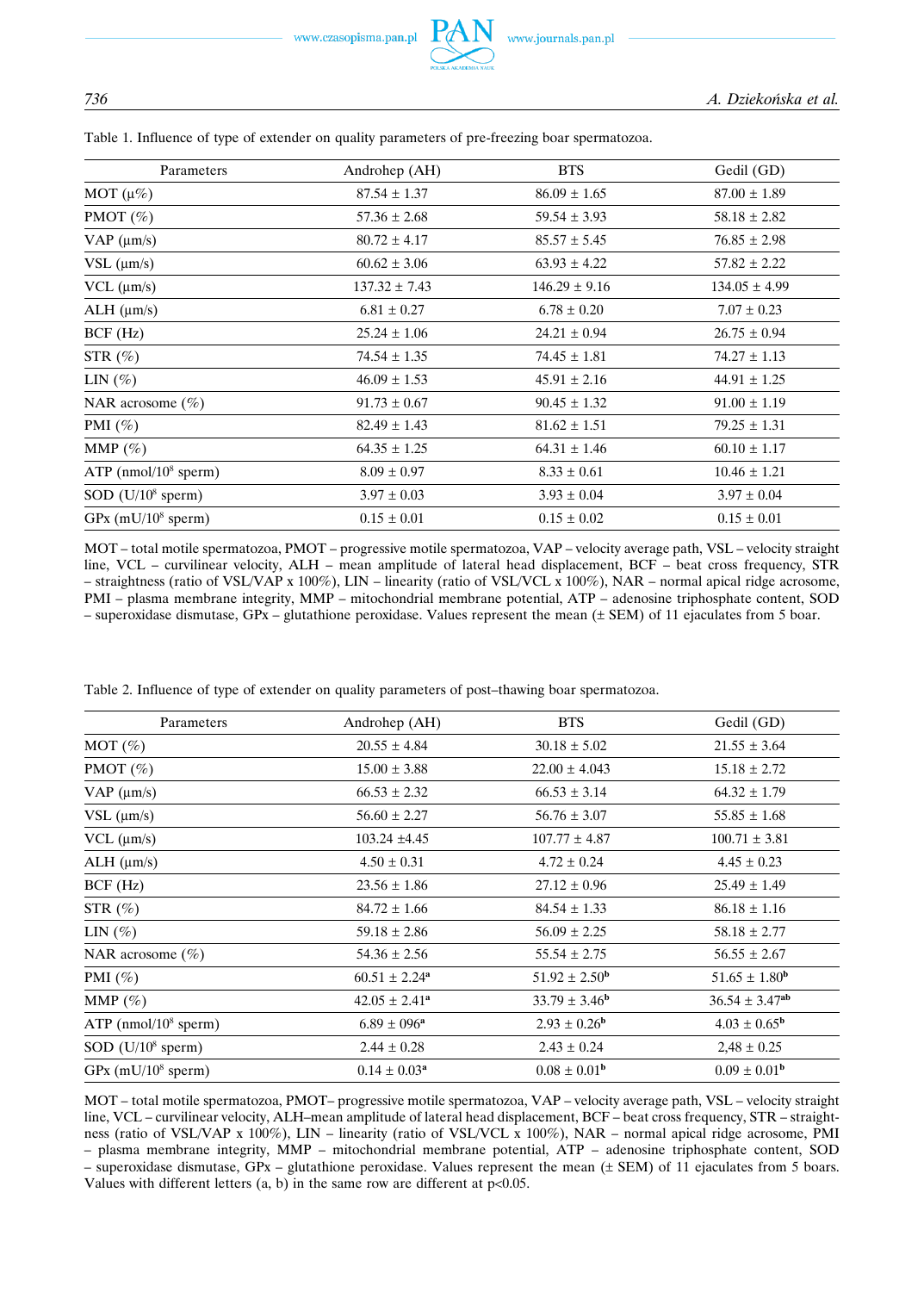## *Effects of storage in different semen extenders... 737*

supernatant liquid being discarded, and suspended in 1 ml of 0.85% NaCl solution. The prepared samples were homogenized using Ultra Turrax T8 homogenizer (IKA-Werke, Staufen, Germany) in an ice bath for 5 minutes, and centrifuged at 10,000 x g for 10 minutes. The obtained supernatant liquid was separated from the sediment, and stored at a temperature of -20°C for further analyses.

#### **SOD assay**

The activity of SOD was measured using the Randox RANSOD assay (Randox Laboratories, Crumlin, Great Britain). This method employs xanthine and xanthine oxidase to generate superoxide radicals which react with 2-(4-iodophenyl)-3-(4-nitrophenol)- 5-phenyltetrazolium chloride (INT) to form a red formazan dye. One unit (U) of SOD activity was defined as the amount of the enzyme that caused 50% inhibition in the rate of reduction of INT at  $37^{\circ}$ C (pH 7.0). The activity of SOD was measured spectrophotometrically at 505 nm, and expressed as  $U/10^8$  spermatozoa.

#### **GPx assay**

The activity of GPx was determined using the Ransel Glutathione Peroxidase kit (Randox Laboratories, UK). In this assay GPx catalyses the oxidation of glutathione (GSH) with cumene hydroperoxide. In the presence of glutathione reductase (GR) and NADPH, oxidized glutathione (GSSG) is converted to GSH with a concomitant oxidation of NADPH to NADP+. The decrease in absorbance was measured at 340 nm at  $37^{\circ}$ C (pH 7.2), and the GPx activity was expressed as mU/10<sup>8</sup> spermatozoa.

The activities of SOD and GPx were measured using commercial kits, according to the manufacturers' instructions. All assays were performed in duplicates.

## **Statistical analysis**

The results are expressed as the mean  $\pm$  standard error of the mean (SEM). Differences between means were determined by ANOVA, followed by the Duncan Multiple Comparison test. A significant difference was noted at P<0.05. In addition, following the thawing of semen, the effects of the extender on the analysed parameters of sperm quality were investigated using single-factor variance analysis ANOVA (Fisher's test, F). The results were processed in the Statistica application (v. 10; StatSoft Incorporation, Tulsa, OK, USA).

#### **Results**

The characteristics of the quality of boar spermatozoa prior to freezing are presented in Table 1. Irrespective of the extender used, the study indicated that the percentage of motile spermatozoa amounted to over 86%, while the acrosome integrity was not lower than 90%. No statistically significant differences (p<0.05) were found between the extenders in the analysis of the parameters of sperm quality: TMOT, PMOT, VAP, VSL, VCL, ALH, BCF, STR, LIN, NAR, PMI, MMP, ATP content, SOD and GPx activity.

Following thawing, a significant reduction in the values of all analysed parameters was demonstrated, irrespective of the extender used (Table 2). It was observed, however, that the type of extender used had a significant effect on the quality of thawed spermatozoa. In the AH extender, the highest values of PMI, MMP, and the ATP content and GPx activity in spermatozoa were demonstrated. Statistically significant differences ( $p<0.05$ ) were found between AH extender and the BTS and GD extenders in the analysis for PMI, the ATP content and GPx activity. In addition, statistically significant differences (p<0.05) between the AH and BTS extenders were also demonstrated in MMP. In the analysis of sperm motility (TMOT, PMOT) and motion parameters (VAP, VSL, VCL, ALH, ALH, BCF, STR, LIN), no statistically significant differences (p>0.05) between the extenders were found. However, the highest values of TMOT, PMOT, VAP, VSL and VCL were observed in the BTS extender. In turn, when using ANOVA single-factor variance analysis, significant effects of the extender used on PMI (F = 5.80; p<0.008), MMP  $(F = 3.36; P<0.049)$  and ATP content  $(F = 8.675;$ p<0.001) in the thawed spermatozoa were demonstrated.

## **Discussion**

The use of spermatozoa stored for several hours prior to freezing is not commonly practiced, and not fully understood. Hence, in this study, boar semen diluted in different commercial extenders (Androhep, BTS and GEDIL) and stored for 24 hours at a temperature of 17°C was used for cryopreservation, and the quality of spermatozoa prior to freezing and following thawing was then investigated. Prior to freezing, no statistically significant differences were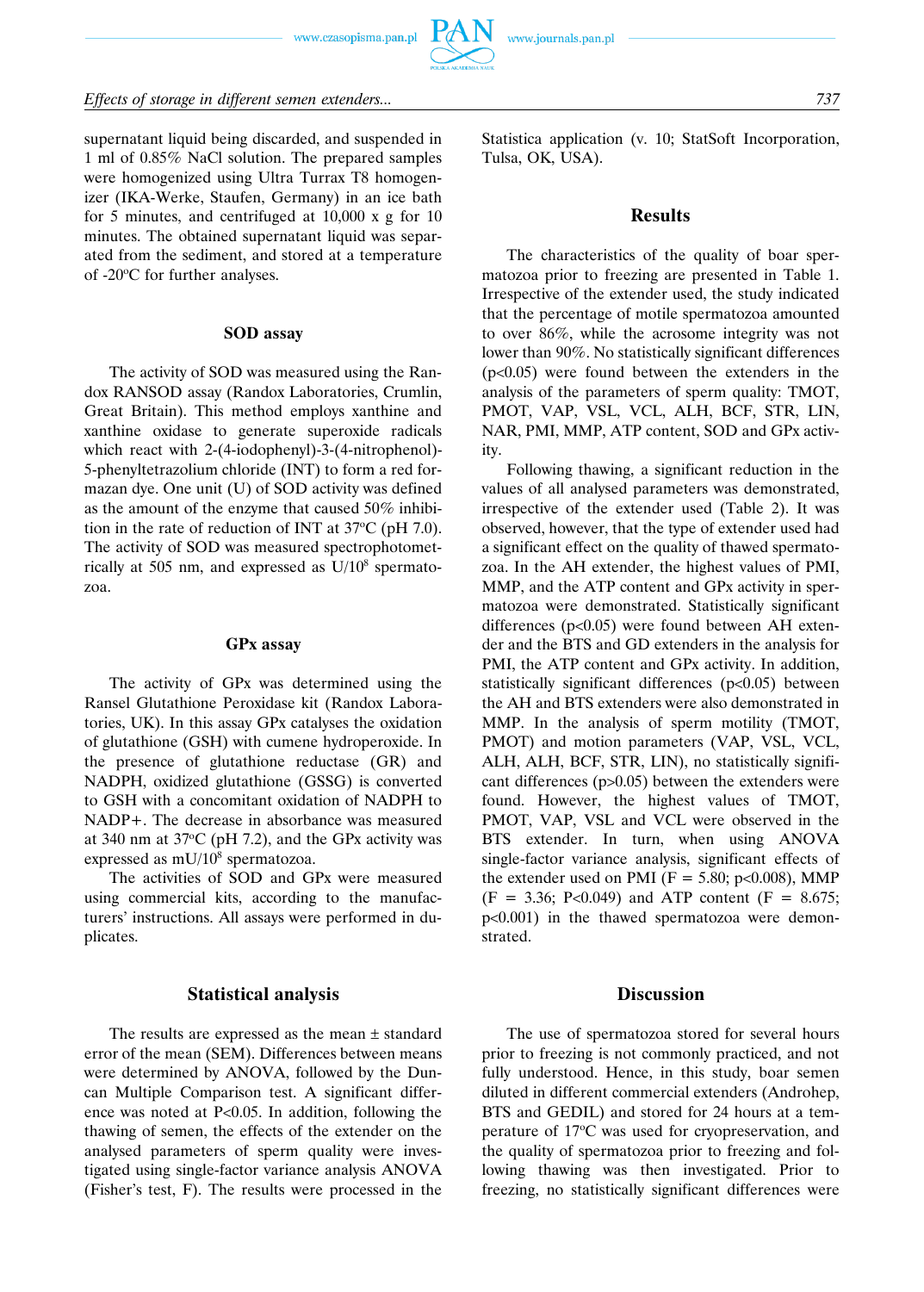

found in the quality of spermatozoa stored in different extenders, which probably resulted from the quality of fresh semen intended for the study (data not presented), and the short storage period (24 h). This is because the spermatozoa used in the experiment were collected from selected boars from the AI Center, which were characterized by the good quality of the ejaculates, and the extenders used secured the biological properties of the spermatozoa.

Following the thawing of the sperm, a reduction in sperm motility, motion parameters, integrity of acrosomal and plasma membranes, as well as impaired function of the sperm mitochondria and a reduction in the antioxidant efficiency were observed, irrespective of the extender used. Numerous studies have demonstrated that liquid storage or cryopreservation of boar semen induces marked changes in the structural and functional integrity of the sperm membranes (Roca et al. 2006, Gączarzewicz et al. 2010, 2015). During the cryopreservation procedure, damage to the sperm mitochondria occurs, which in turn leads to the disruption of the oxidative phosphorylation process, and a reduction in post-thaw sperm motility (Johnson et al. 2000, Fraser et al. 2007, Peña et al. 2011, Guthrie and Welch 2006, 2012). Hence, in our study, irrespective of the extender used, a reduction in mitochondrial functionality was also observed, which was reflected in a reduction in mitochondrial membrane potential, ATP content and the motility of the thawed spermatozoa. Motility is a parameter commonly used for the assessment of sperm vitality in an ejaculate both prior to, and after the cryopreservation process (Johnson et al. 2000). In our study, the percentage of spermatozoa exhibiting motion amounted to approx. 20-30%, which may indicate significant damage to the spermatozoa following thawing. The obtained results were slightly lower than those obtained earlier for fresh sperm subjected to the cryopreservation process (approx. 26-40%), but the earlier results concerned other individuals (Fraser and Strzeżek 2007, Fraser et al. 2007). In the case of other parameters used to assess the quality of semen (NAR acrosome, PMI, mitochondrial activity and ATP content), the results were also similar to the ones previously received for post-thawing fresh boar semen (Fraser and Strzeżek 2007, Fraser et al. 2007). This can only confirm that the use of extender to store semen for one day allows the preservation of such spermatozoa quality as fresh semen has, and this may suggest that it can be used for the cryopreservation process.

One of the main sources of damage to boar spermatozoa occurring during the cryopreservation procedure, particularly during thawing, is oxidative stress (Peña et al. 2011, Guthrie and Welch 2012), which is associated with the excessive generation of reactive oxygen species (ROS). In addition, ROS causes an adverse effect on the physiological functions of sperm cells through the induction of peroxidation in the plasma membranes of the spermatozoa (Agarwal et al. 2008, Saryozkan et al. 2013). Boar spermatozoa contain many polyunsaturated fatty acids, which makes them particularly susceptible to the lipid peroxidation processes. Lipid peroxidation is responsible for disturbances in the integrity of plasma membranes, and leads to the inhibition of motility (Cerolini et al. 2000).

The elements of the sperm antioxidant system include antioxidant enzymes and low-molecular antioxidants. As compared with other animal species, ejaculated boar spermatozoa are characterized by a poor enzymatic antioxidant system (Strzeżek 2002). The main enzyme in boar spermatozoa and seminal plasma is SOD (Kowalowka et al. 2008, Koziorowska- -Gilun et al. 2011). In addition, low GPx and glutathione reductase activity was demonstrated in boar spermatozoa (Jelezarsky et al. 2008). No presence of CAT was found in cauda epididymidal spermatozoa (Koziorowska-Gilun et al. 2011). Given the limited possibilities for the antioxidant protection of boar spermatozoa, it is believed that the antioxidants of the seminal plasma play a main role in protecting them against ROS (Strzeżek 2002). As a result of diluting the sperm with extenders, followed by the cryopreservation procedure, a significant inhibition of the spermatozoa's antioxidant occurs. Our study demonstrated a significant reduction in SOD and GPx activity in the thawed spermatozoa as compared with the spermatozoa prior to freezing, irrespective of the extender used. Previous studies also demonstrated that the cryopreservation process is responsible for the decrease in the level of antioxidants such as glutathione or SOD in the post-thaw spermatozoa of both the human and bull (Alvarez and Storey 1992, Bilodeau et al. 2000). During the cryopreservation process, an increase in lipid peroxidation occurs as a result of a reduction in SOD activity in cryopreserved human spermatozoa (Alvarez and Storey 1992).

Our study demonstrated that the type of extender used for the storage of semen prior to freezing had a significant effect on the quality of spermatozoa after thawing. The type of extender used affected plasma membrane integrity, mitochondrial function, ATP content, and GPx activity. A probable cause of the differences between the extenders was their different compositions. As regards the analysed extenders, i.e. Androhep (AH), BTS and GEDIL (GD), the AH extender proved to be the most suitable for the storage of boar sperm. As compared with the short-term BTS, the AH is enriched with Hepes (N-~2-hydroxyethyl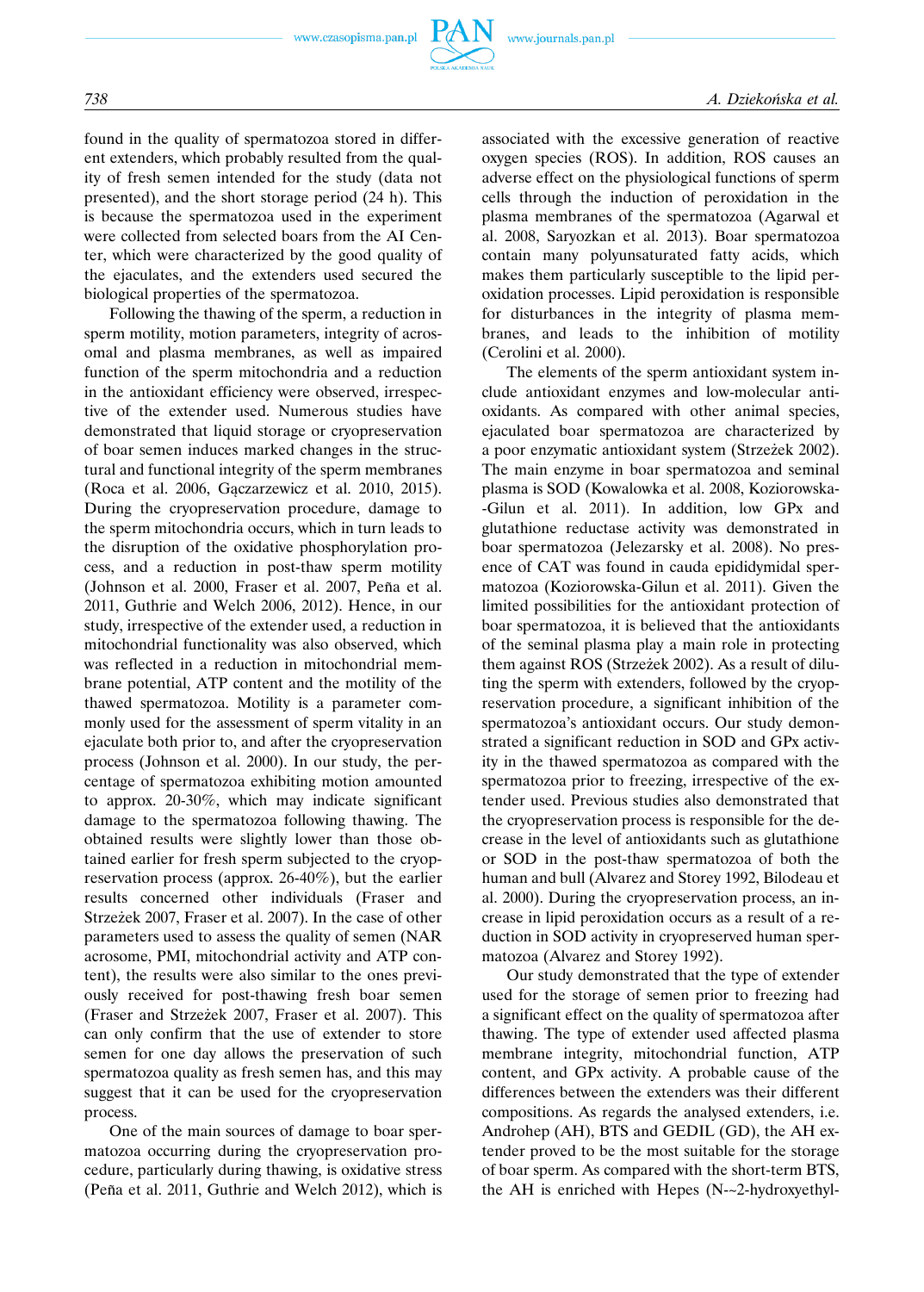piperazine-N'-2-ethanesulfonic acid) and bovine serum albumin (BSA) (Gadea 2003). Unfortunately, little is known about the composition of the long-term GD extender. It can only be assumed that its composition is different from that of the AH, and possibly more similar to that of the BTS, since the quality of the spermatozoa stored in it was not statistically significantly different from that of the spermatozoa stored in the BTS.

Where the pH value decreases below 7.2, a restriction in spermatozoa metabolism and motility occurs (Johnson et al. 2000). The AH extender contains Hepes, which can affect the buffering capacity of the extended semen. This phenomenon might affect the sperm metabolic activity as indicated in a recent study (Gączarzewicz et al. 2015). Many properties are attributed to the BSA contained in the Androhep, such as the ability to stimulate sperm motility in various animal species (Harrison et al. 1982, Sariözkan et al. 2013). Blank et al. (1976) proposed an explanation for this phenomenon, according to which BSA could have contributed to the flowing of  $Ca^{2+}$  ions, important to the maintenance of sperm motility, into the cytoplasm. Previous studies indicated that BSA exhibits protective properties towards the membranes, which involve its specific interaction with the membrane phospholipids, thus reducing the extent of damage to the stored spermatozoa (El-Kon 2011). Alvarez and Storey (1995) reported that BSA is a very potent inhibitor of lipid peroxidation in the spermatozoa, and this type of damage reduces sperm motility. It was proven that BSA added to the Modena extender exhibits antioxidant properties, reduces oxidative stress, and enhances the quality of boar semen stored at a temperature of 17°C (Zhang et al. 2015). The content of antioxidants in the stored semen plays an important role in the survivability of the cryopreserved spermatozoa (Bilodeau et al. 2000, Funahashi and Sano 2005). This could suggest that the differences between the extenders in terms of the quality of the spermatozoa following thawing were a result of the presence of BSA contained in the AH. Hence, in the extender concerned, as compared with the BTS and GD, a better integrity of plasma membranes was demonstrated, which in turn had a positive effect on the functioning of mitochondria and the activity of one of the antioxidant enzymes, GPx. GPx protects the spermatozoa cell membrane against oxidative damage (Jelezarsky et al. 2008). In our study the SOD activity did not change depending on the extender, which may suggest that it is more resistant to cryogenic damage than GPx. Moreover, its low activity in the spermatozoa following thawing, as compared with that of the spermatozoa prior to freezing, may indicate a low level of ROS generation, which was previously suggested by Guthrie and Welch (2012).

Our study demonstrated the highest post-thaw motility in the spermatozoa stored in the BTS and not, as could have been expected, in the Androhep in which TMOT was at the 20% level, which is not very high and not satisfactory for the cryopreserving process of boar semen. It would be better if sperm motility was greater than 30%, as in BTS. The situation is not clear since other analysed parameters of spermatozoa quality (PMI, MMP, ATP content, GPx activity) were highest in Androhep. The obtained results remain partially different from those previously obtained (Dubé et al. 2004, Dziekońska et al. 2013), which demonstrated that the AH, as compared with the BTS, helped maintain better motility and the percentage of spermatozoa with progressive motion, as well as the integrity of membranes in the stored semen. However, the present study lacks statistically significant differences between the extenders in the analysis of sperm motility, in spite of the considerable difference between the values, which could indicate the need for more replications. Therefore, this study may be regarded as preliminary to further research which would allow a better understanding and explanation of the changes and their mechanisms in boar spermatozoa stored in extenders prior to freezing and following thawing.

Based on the obtained results, it can be concluded that boar semen stored in commercial extenders for 24 hours at a temperature of  $17^{\circ}$ C may be used for the cryopreservation process. The type of extender used for the storage of semen prior to freezing may affect the biological properties of the spermatozoa following thawing (PMI, MMP, ATP content and GPx activity). The Androhep extender secured the quality of spermatozoa better than the BTS and GEDIL, which could have resulted from the presence of BSA in its composition. This study may contribute to considerable progress in the cryopreservation process, and requires continuation.

#### **Acknowledgements**

This study was supported by the University of Warmia and Mazury in Olsztyn (No. 11.610.003-300).

## **References**

- Agarwal A, Makker K, Sharma R (**2008**) Clinical relevance of oxidative stress in male factor infertility: an update. Am J Reprod Immunol 59: 2-11.
- Alvarez JG, Storey BT (**1992**) Evidence for increased lipid peroxidative damage and loss of superoxide dismutase activity as a mode of sublethal cryodamage to human sperm during cryopreservation. J Androl 13: 232-241.